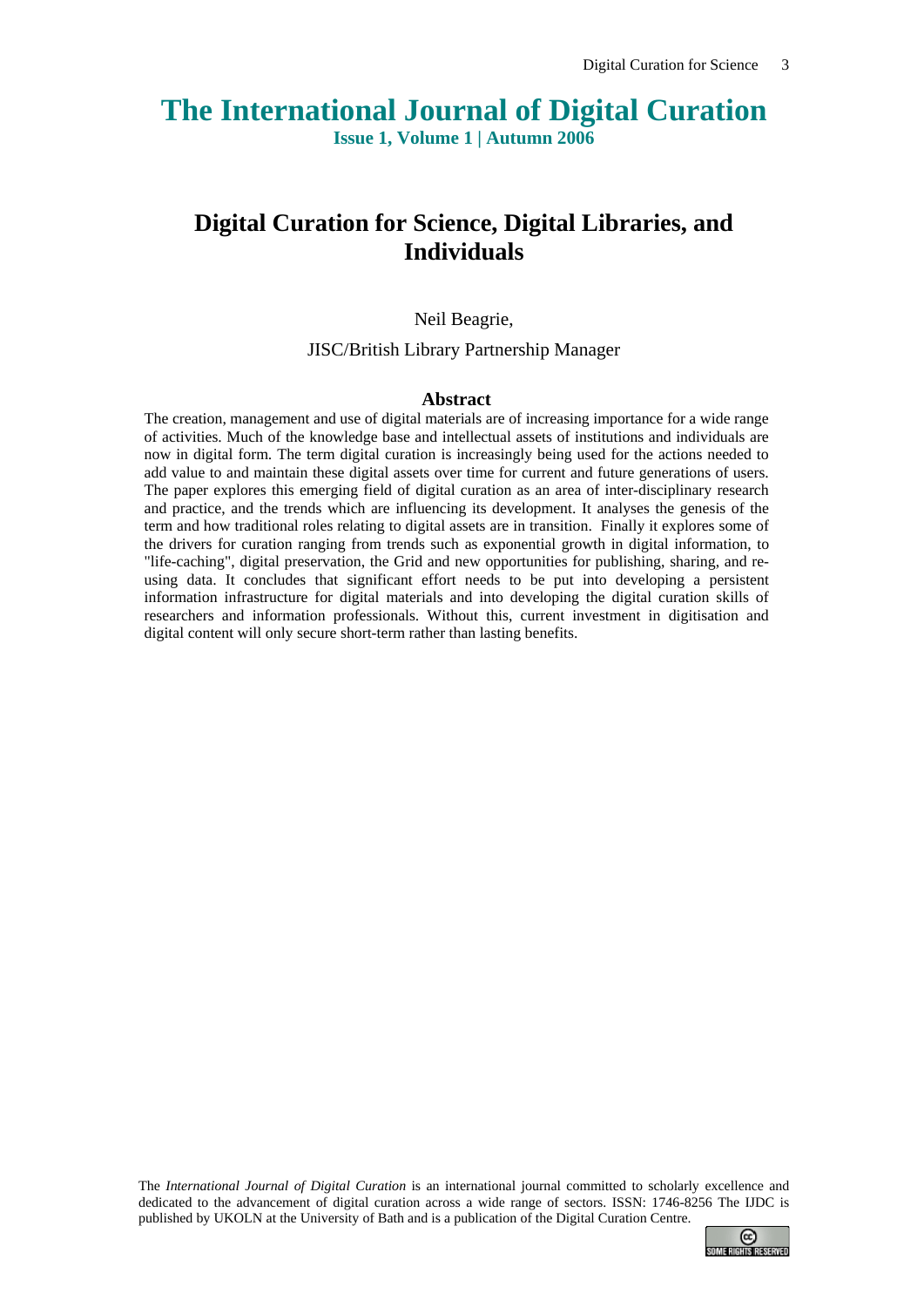# **Definition and History of Digital Curation**

The term digital curation is increasingly being used for the actions needed to maintain digital research data and other digital materials over their entire life-cycle and over time for current and future generations of users (Giaretta, 2005; Joint Information Systems Committee, 2003).

The term digital curation is very new and together with related terms such as digital preservation and digital archiving it is still evolving. It is important to recognise that these terms still can be perceived differently by different individuals and disciplines.

Inter-disciplinary dialogue between librarians and scientists has been seen by commentators as important to the long-term management, preservation, and use of scientific research (Hey & Trefethen, 2003; Messerschmidt, 2003). In the past, a major barrier to any such dialogue has been the differing interpretation and usage of terminology by the professions and disciplines involved. The use of terms such as "archiving", "preservation", and "data" can mean different things to different groups and there is often a deeply embedded local usage, which professions are reluctant to change.

These difficulties have led to the recent adoption amongst some specialists of the term "digital curation". This is a relatively new term incorporating aspects of the existing concepts "data curation" and "digital preservation" used primarily by the scientific and digital library communities respectively. However its use was also intended to build bridges between them and reflect new approaches.

Although the exact terms used have varied (from "curation" to "digital preservation", to "digital curation") a range of commentators have been trying to convey the concept that we now need a new approach to creating and managing digital assets. This approach often confounds attempts to neatly categorise activities and demands involvement from and interaction between, a far wider group of individuals, roles and organisations. This involvement and interaction extends across authors and researchers, publishers and curators, and information and data management specialists (Beagrie & Jones, 2001; Gray, Szalay, Thakar, Stoughton, & vandenBerg, 2002).

The term "digital curation" was first used at the "Digital Curation: digital archives, libraries and e-science seminar" sponsored by the Digital Preservation Coalition and the British National Space Centre held in London on the 19th October 2001. This invitational seminar brought together international speakers from many different sectors to discuss leading edge developments in the field of data curation and digital preservation. The seminar was felt by participants to have established an essential cross-sectoral dialogue between archivists, library and information management specialists, and data managers in e-science (Beagrie & Pothen, 2001).

A contribution to this successful dialogue was the careful selection of the term "digital curation" used for the seminar. The new term benefited from some existing usage of the term "curation" by both the library and museum sectors, and the biological sciences. In all three sectors the term implies not only the preservation and maintenance of a collection or database but some degree of added value and knowledge.

In the library and museum sector curation centres on well-established concepts of added value from themed collection-building around physical objects (the sum being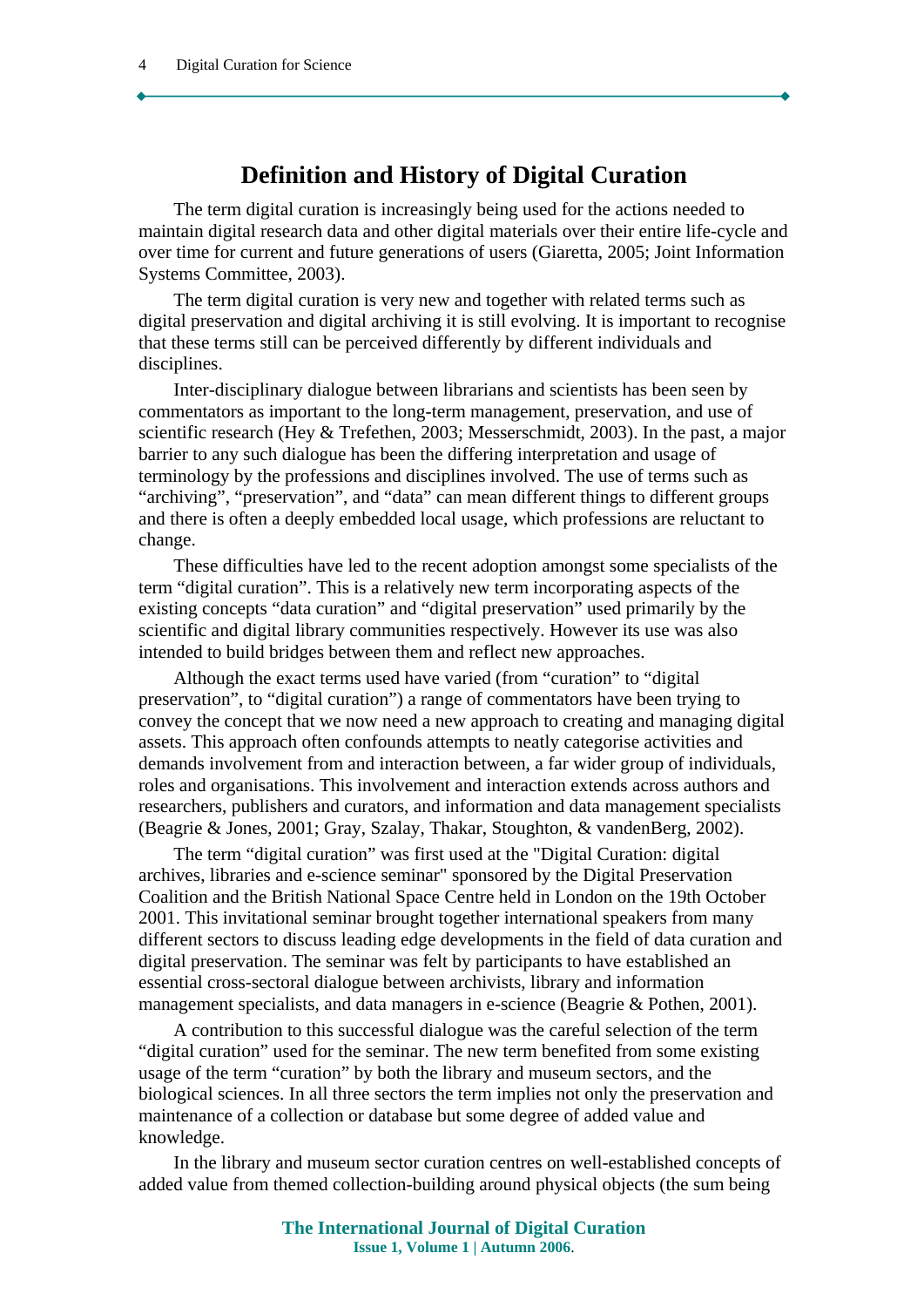greater than the parts); from the documentation accompanying individual objects and collections which provides the relevant context and history for research, learning, and discovery; and from the skills, domain expertise, and knowledge of the staff, the curators of the collections. The existing use of the term curation in museums and libraries largely applied to physical artefacts. "Digital curation" was used at the seminar as a term to explicitly transfer existing curatorial approaches to digital collections, and also to highlight some of the changes that are needed in approaches to curation of digital as opposed to analogue artefacts (for examples of both transferable practice and changes, see Beagrie and Jones, 2001).

The concept of collection building as part of curation, in other words selecting and maintaining a body of knowledge and evidence for specific disciplines or topics, can be seen elsewhere in many other disciplines and sectors e.g. in data centres for the social sciences or oceanographic and other environmental sciences.

In the biological sciences, the term curation had been applied to the maintenance and publishing of databases such as the human genome and was therefore already implicitly digital. In this context added value is derived from annotation, linkage, and the management, validation, and editorial input of domain specialists employed to curate and publish the database.

Prior to the seminar, the term "curation" had already been adopted by John Taylor, then Director-General of the Research Councils, when referring to the information infrastructure needed for the proposed e-science programme, and in particular the acquisition and curation of very large valuable collections of primary data (Taylor, 2001). This provided some valuable political context and support for the adoption of the term.

Another consideration in adopting the term "digital curation" was the perception amongst many data creators and researchers of the terms archiving and preservation as an end-of-project activity which did not involve them – their role being confined to the research and creation and publishing of data and outcomes (Feeney, 1999, p14; Lievesley & Jones, 1998). Equally influential was a perception of preservation of digital materials as a separate activity with little connection to creation or promoting the re-use of these materials (Atkins et al., 2003, p43). Effectively these perceptions can lead to ad hoc and fragmented preservation in what has been termed "data mortuaries" rather than data archives.

The JISC and other bodies had long recognised the importance of a life-cycle approach to the maintenance of digital research. This approach recognised that different (and often differently interested) stakeholders become involved with data resources at different stages but that building relationships between these different stakeholders was vital for their maintenance and research value (Beagrie & Greenstein, 1998, p3; Beagrie, 2004). The concepts and ideas emerging behind the term digital curation offered the prospect of helping to build these relationships, promote proactive stewardship, and avoid some of the negative perceptions associated with other terms amongst researchers.

Subsequently there have been a number of attempts to refine the definition of the term and related activities. For example, there was extensive discussion of the term and different sectoral perspectives on it by the Digital Data Curation Taskforce (Lord & Macdonald, 2003a).

The e-science curation report which followed on from the Taskforce later suggested:

"This is a relatively new field, and terminologies are not yet

**The International Journal of Digital Curation Issue 1, Volume 1 | Autumn 2006**.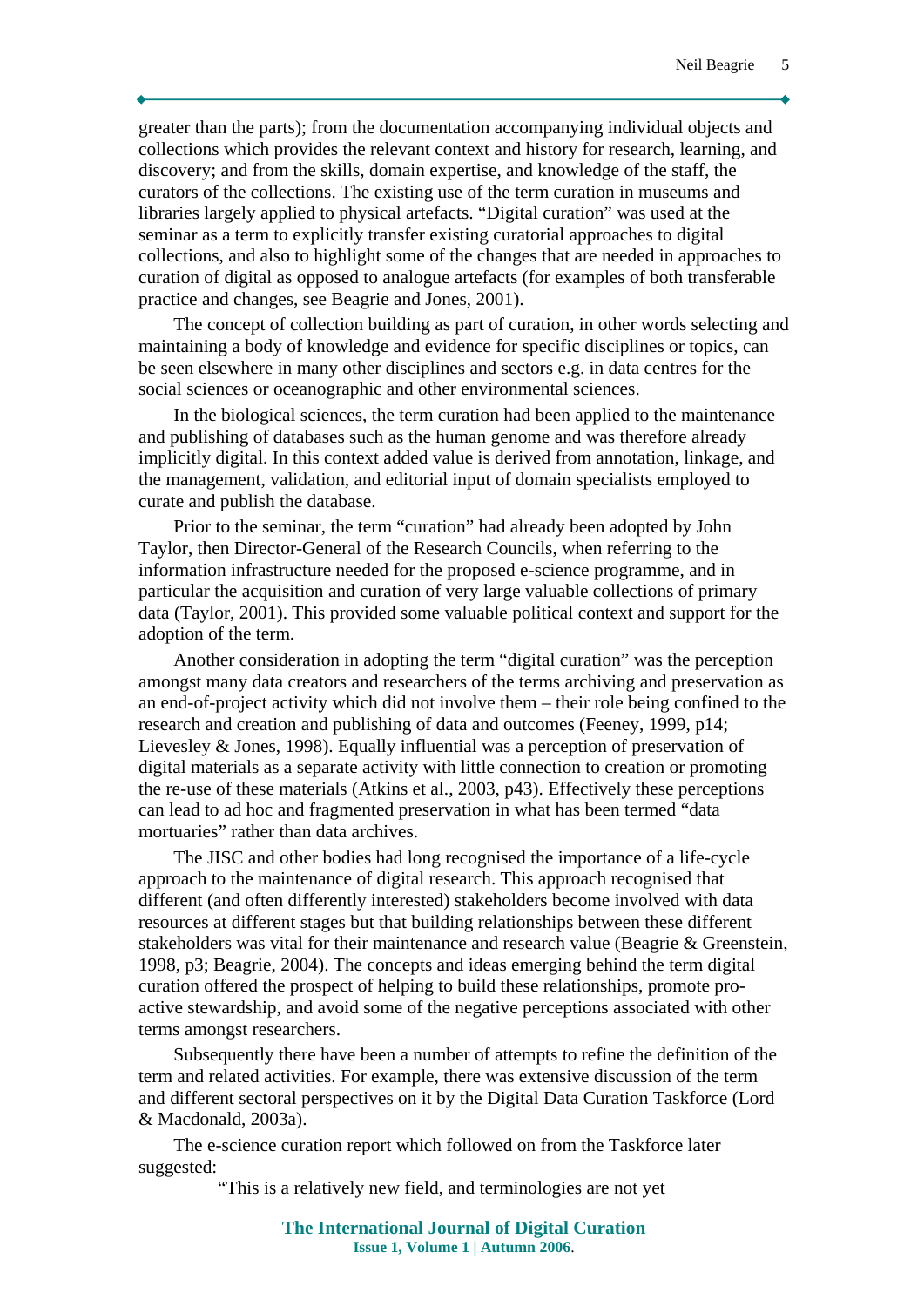stable. For this paper we use working definitions of three key activities: "curation", "archiving" and "preservation" ….very broadly speaking, these are terms of increasing specificity in this context: preservation is an aspect of archiving, and archiving is an activity

needed for curation. All three are concerned with managing change over time." (Lord & Macdonald 2003b, p12)

The term digital curation was subsequently incorporated by the JISC and the escience core programme into a call for proposals to establish a Digital Curation Centre (DCC) (JISC, 2003). At the 1st International Digital Curation Conference a session on "What is Digital Curation" debated the definition of data curation in terms of the remit of the DCC (Kerr, Reddington, & Wilkinson, 2005).The Digital Curation Centre's own current definition of the term is:

> "Digital curation, broadly interpreted, is about **maintaining** and **adding value to**, a trusted body of digital information for **current** and **future use**." (Giaretta, 2005).

This short introduction provides some history for, and documents the evolution and definition of, the term digital curation and the desire to foster new approaches and collaboration which underlay it. The remainder of this paper examines some of the key drivers behind emerging user requirements in this field. It is not intended to be a comprehensive discussion of individual drivers and of each topic area but to provide an overview and introduction to them.

# **Drivers and Requirements for Digital Curation**

#### *Information Growth*

The escalating volumes of information generated and encountered by individuals and institutions is increasingly recognised. The School of Information Management and Systems at the University of California at Berkeley has estimated that in 2002 print, film, magnetic, and optical storage media produced about 5 exabytes of new information. World-wide this amounts to almost 800 MB of recorded information produced per person that year. Based on their studies conducted in 1999 and 2002 they estimated that new stored information grew about 30% a year between 1999 and 2002. Ninety-two percent of the new information was stored on magnetic media, mostly on hard disks (Lyman & Varian, 2003).

Worldwide growth in published information for both serials and monographs, and a growing shift from paper to electronic publication, are already widely recognized trends amongst research libraries. In a study undertaken for the Joint Voluntary Committee for Electronic Deposit Department in advance of UK legislation for legal deposit of electronic publications, these trends are predicted to continue and accelerate (Electronic Publishing Services, 2002). More recently the British Library in launching its new three-year strategy has estimated by the year 2020, 40% of UK research monographs will be available in electronic format only, while a further 50% will be produced in both print and digital. A mere 10% of new titles is expected to be available in print alone by 2020. It points out that this will be a seismic shift for the Library, its partners in publishing, and the information sector (British Library, 2005).

For scientific data, Hey and Trefethen argue that experiments and instruments currently being built will dramatically escalate the current rates and volumes of scientific data creation. They point out that e-Science data generated from sensors,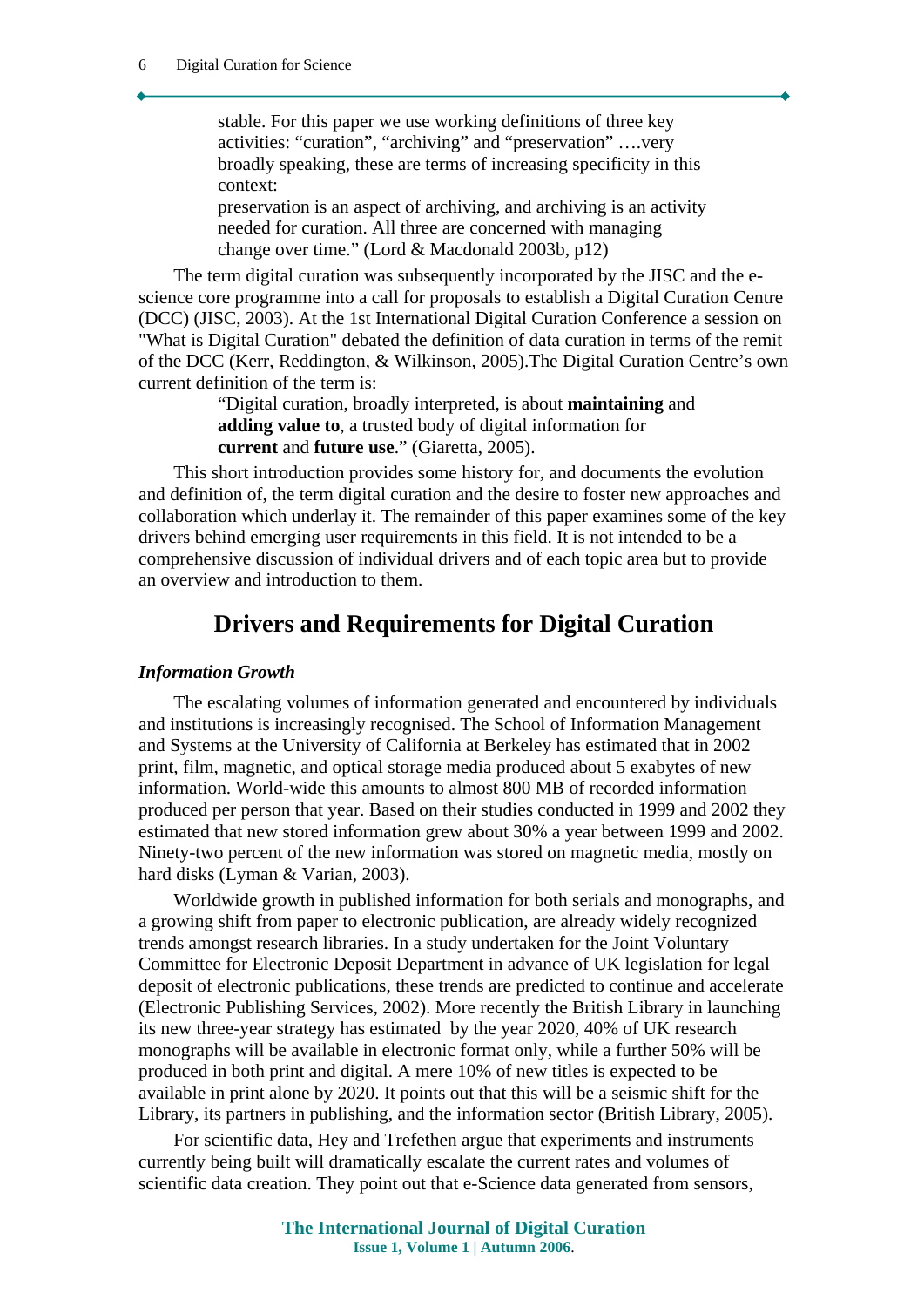satellites, high-performance computer simulations, high-throughput devices, scientific images and so on will soon dwarf all of the scientific data collected in the whole history of scientific exploration (Hey & Trefethen, 2003). Examples include 'virtual observatories' containing astronomical data being funded in the USA, in Europe, and the UK. In the USA it is estimated that the planned Large Synoptic Survey Telescope alone will produce over 10 petabytes of data per year by 2008 (National Virtual Observatory, 2005). Another example taken from particle physics is the Large Hadron Collider (LHC) at CERN in Geneva. This will generate roughly 15 petabytes of data annually from 2007, which thousands of scientists from around the world will access and analyse (CERN, 2005).

There are also rapidly growing databases in bioinformatics including examples such as the Protein Data Bank, a database of protein structures. The Protein Data Bank has been in existence since 1972. Figure 1 shows the growth in deposited structures between 1972 and July 2005. Growth in its first two decades was relatively slow but the last decade has seen exponential increases. Arguably this reflects not just the increases in data being generated but the increasing recognition by the discipline of the importance of data, requirements to deposit data with publication of journal articles, and of "collection-based science" – a phenomenon explored further below.



Figure 1 Protein Data Bank Content Growth  $1972 - 7<sup>th</sup>$  July 2005 (Protein Data Bank 2005), © 2005 Research Collaboratory for Structural Bioinformatics.

As noted above, through sensors, experiments, digitisation and computer simulation, digital resources and data are growing in volume and complexity at a staggering rate. The cost of producing these resources is very high: satellites, particle accelerators, genome sequencing, and large-scale digitisation and electronic publishing collectively represent a cumulative investment of billions in digital research and learning.

> **The International Journal of Digital Curation Issue 1, Volume 1 | Autumn 2006**.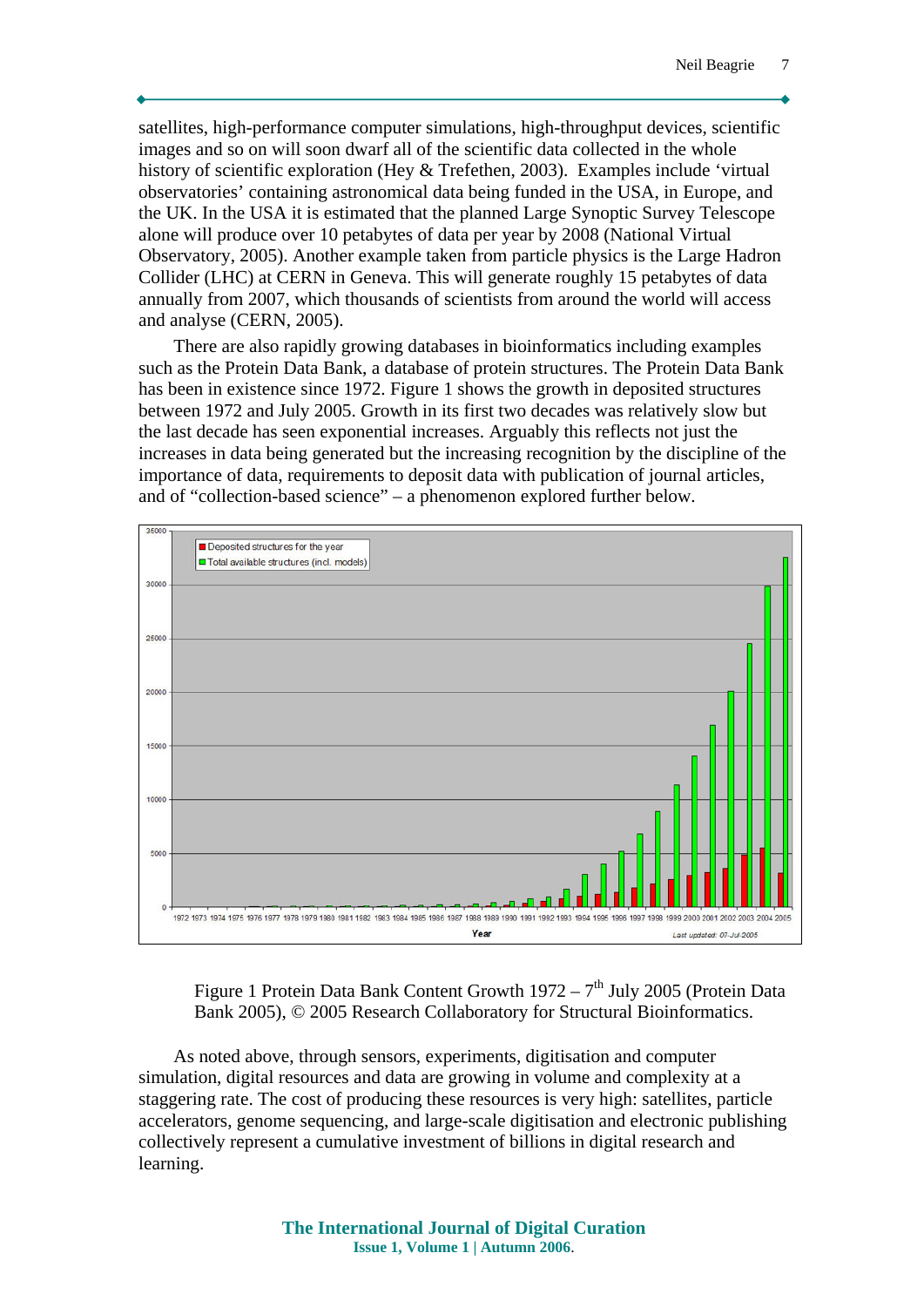What are the long-term implications of this information growth for repositories of data or publications? First it is clear that funding for repositories is unlikely to match the exponential growth in data and publications currently underway. A substantial part of the cost-base of repositories consists of skilled staff and these human resources and many existing workflows and practices will not scale appropriately. There will be a need for more automation of processes and metadata generation, software tools for this, and potentially the development of greater collaboration and shared services to lower the entry and operational costs for institutions.

Although not all of the digital information being generated will have long-term value, often a significant component of it will. Long-term value and the volumes of information will vary between disciplines and different categories of material so selection for long-term curation and preservation may be a significant issue. As a consequence, selection, curation and long-term preservation of digital resources could be of increasing importance for a wide range of activities (Digital Preservation Coalition, 2006; Lord & Macdonald, 2003b).

#### *e-Research and Collection-based Science*

Alongside the growth in data, commentators have highlighted that the use and value of data is also changing. In the US the National Science Board has stated that:

> "It is exceedingly rare that fundamentally new approaches to research and education arise. Information technology has ushered in such a fundamental change. Digital data collections are at the heart of this change. They enable analysis at unprecedented levels of accuracy and sophistication and provide novel insights through innovative information integration. Through their very size and complexity, such digital collections provide new phenomena for study." (National Science Board, 2005).

Similar views have been expressed internationally through the International Council for Science:

> "Because of the critical importance of data and information in the global scientific enterprise, the international research community must address a series of new challenges if it is to take full advantage of the data and information resources available for research today. Equally, if not more important than its own data and information needs, today's research community must also assume responsibility for building a robust data and information infrastructure for the future." (International Council for Science, 2004).

This is having a profound effect on how science is being conducted in some disciplines. For example in astronomy the archiving and sharing of data is dramatically changing the pattern of publishing and the conduct of research. In the past individual astronomers would have booked time on telescopes and published research based on their observations. Now the development of "virtual observatories" allows research to be conducted on a digital collection of archived observational data (Gray et al., 2002). It is now possible for a larger number of researchers to access and utilize data from expensive instruments. Figure 2 below shows the growth of new data observations (ingest) for the Hubble Space Telescope (HST) and Far Ultraviolet Spectroscopic Explorer (FUSE) Data Archive against use by researchers (retrievals). It demonstrates how use of the archive has overtaken and continues to outgrow the growth of new data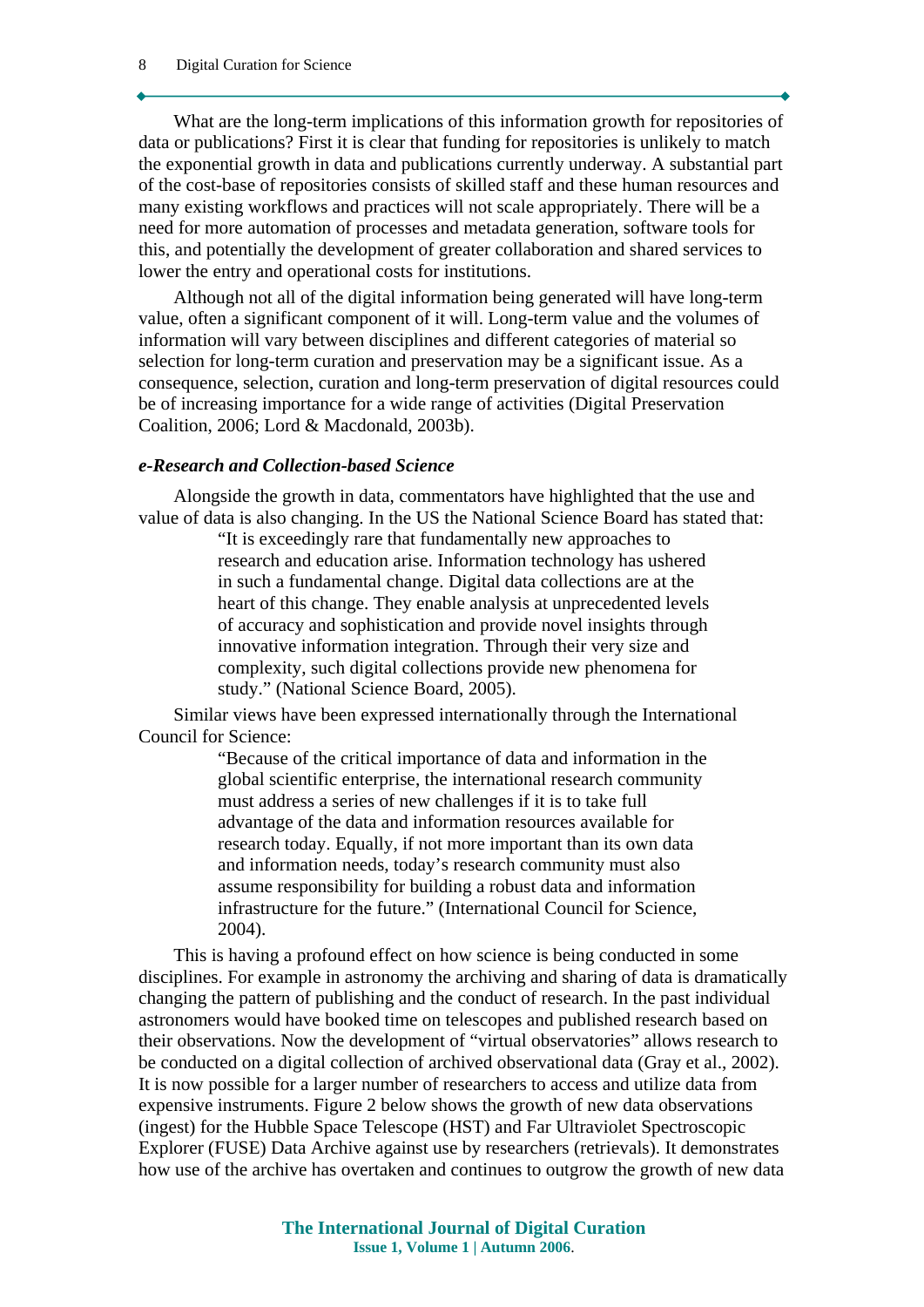HST & FUSE Data Archive **□** Retrievals ■ Ingest 120 100 80 **abytes/Day** 60 40 20  $\overline{0}$ 1995 1996 1997 1998 1999 2000 2001 2002 2003 2004 2005 Year

observations and provides a good illustration of the growing importance of collectionbased science in Astronomy.

Figure 2. Hubble Space Telescope (HST) and Far Ultraviolet Spectroscopic Explorer (FUSE) Data Archive: Retrievals and Ingest 1995 – June 2005. © 2005 Space Telescope Science Institute

#### *The Role of Data Publishing and the Longevity of "Active" Data*

"Unwillingly, and sometimes unknowingly, projects become not only Authors, but also Publishers and Curators. The Consumers interact with the projects directly. Scientists are familiar with how to be an Author, but they are just starting to learn, out of necessity, how to become a Publisher and Curator. This involves building large online databases and designing user interfaces. These new roles are turning out to be demanding and require new skills." (Gray et al., 2002)

As noted above (Gray et al., 2002), in some subjects databases are supplementing or partly replacing journal publications as a medium of scholarly communication. These databases are built and maintained with a great deal of human effort but the scale of effort and supporting infrastructure varies: some may have discipline-wide scope or dedicated "curators" such as the Protein Data Bank or Hubble Space Telescope Data Archive but many others may be relatively small and project-based.

New forms of data publishing pose many challenges both technical and organisational. It is worth stressing that these changes and challenges in data publishing are not solely confined to research data. Similar trends can be seen in traditional publishing and in the Web as electronic publication increasingly involves dynamic, on the fly generation rather than static fixed versions of content. An excellent example of this is the large-scale publications of the Ordnance Survey, the national mapping agency for the UK. The Ordnance Survey has been publishing large-scale maps at different scales in paper editions since 1791.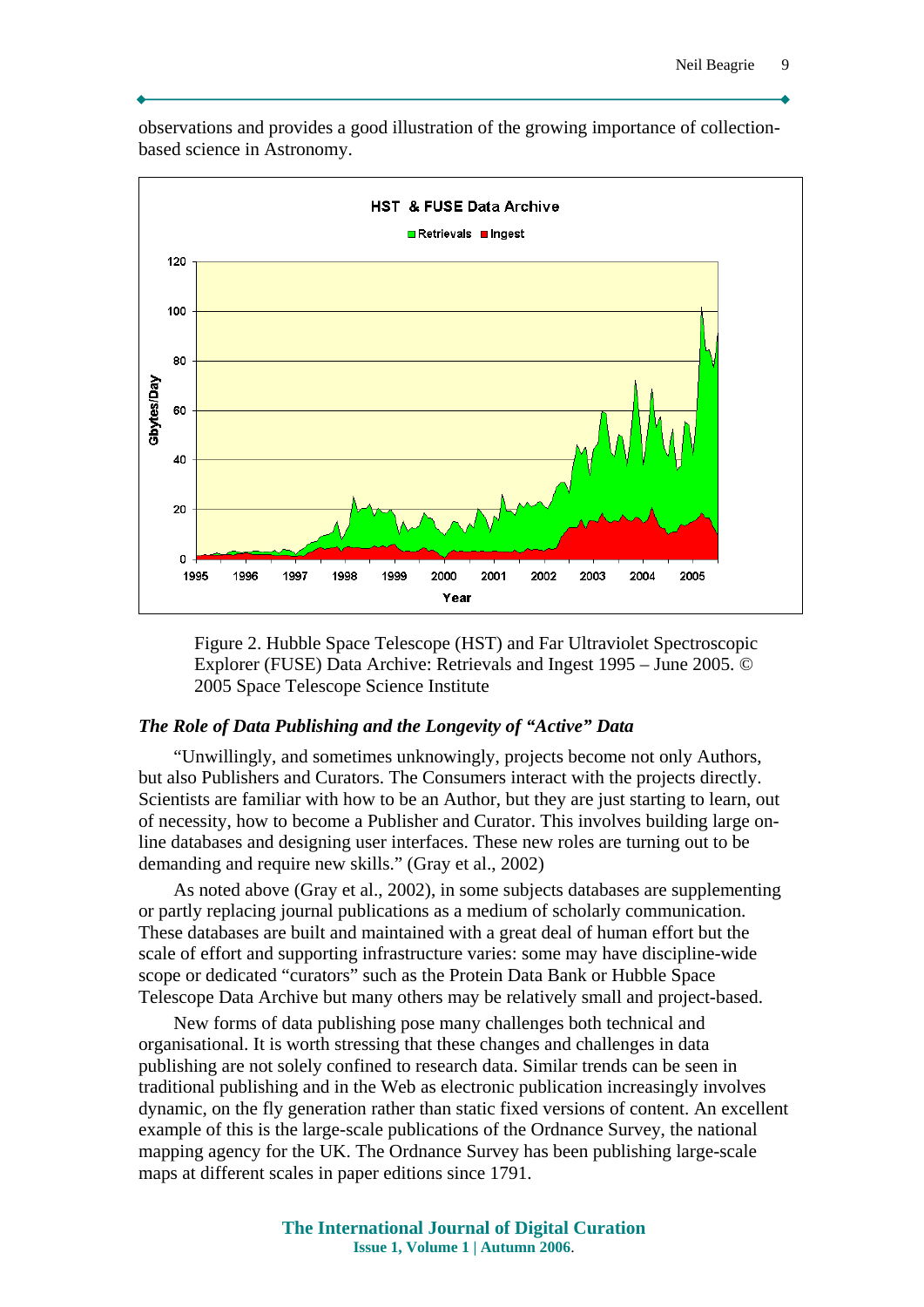Computerization of survey information at the Ordnance Survey was first designed to assist in the workflow of paper publication. However computerization is now complete and new survey information is now added continuously as it is captured to the Ordnance Survey National Topographic Database (NTD). For large-scale mapping traditional paper editions have now been discontinued. The NTD is the map: continuously updated and printed remotely on demand as users require (Fleet, 1999).

It is clearly likely that many of the largest and most significant emerging data publishing developments (e.g. the National Topographic Database) will have a very long active phase over many decades, perhaps centuries, and across many different generations of hardware and database software. These changes are very challenging and are blurring the boundaries between traditional professional skills and the roles of different organisations over the life-cycle of information. It involves greater shared responsibilities and liaison between those who would previously have seen their roles as solely involving creation, publishing or long-term preservation.

#### *Digital Preservation*

"Digital preservation refers to the series of managed activities necessary to ensure continued access to digital materials for as long as necessary." (Beagrie & Jones, 2001, p10)

As the volume and complexity of digital information grows, there has been growing realisation of the complexity of the activity needed to ensure long-term access to digital materials and the extent to which this differs radically from preservation activities in the paper environment.

In the right conditions papyrus or paper can survive by accident or through benign neglect for centuries or, in the case of the Dead Sea Scrolls, for thousands of years. It takes hundreds of years for languages and handwriting to evolve to the point where only a few specialists can read them.

In contrast, digital information will not survive and remain accessible by accident: it requires ongoing active management from as early in the life-cycle as possible. The information and the ability to read it can be lost in a few years. Storage media such as punched paper tape, floppy disks, CD-ROM, DVD evolve and fall out of use. Digital storage media have relatively short archival life-spans compared to other media. As the volumes, heterogeneity, and complexity of digital information grows, this requirement for active management becomes more challenging and more critical to a wider range of organisations.

This threat is not solely technological: it can also involve social factors and organisational risks particularly over extended periods of time. A real-life example of these different factors at work is given in a recent response by a UK-based Professor:

> "….I have data files from projects from years ago which are on disks I no longer have a drive for on computers I no longer have access to or are no longer made or the software/operating system changes would make it extremely difficult to access any more…. the nature of research work means a lot of short-term researchers over the years …Also as PIs move around and collaborate with many people in other organisations it is pretty difficult to go back more than a few years with confidence that data will be adequately archived." (Lord & Macdonald, 2003b, p 17)

Digital preservation risks and losses take many forms. The threat of total loss of a broad swathe of the scientific record and cultural heritage in digital form has been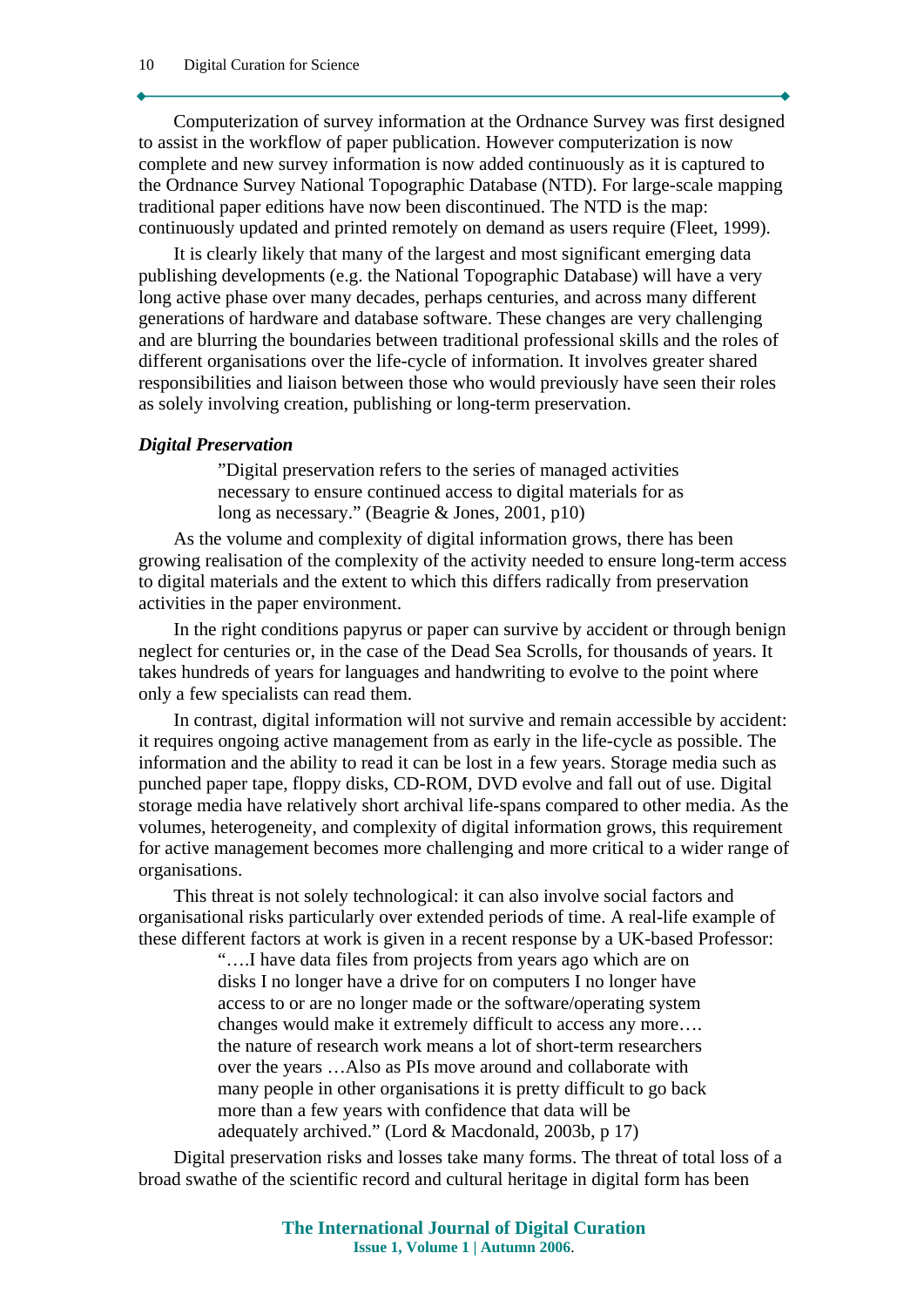referred to as the risk of a "digital dark ages" (Kuny, 1998). Statistics on current losses are difficult to compile although there are a number of well-known individual examples of loss or near loss such as the BBC Domesday Disks. Wider overviews are rare. In part this is because few organisations wish to publicise losses. Also sometimes the information can be recovered or substituted in some way, e.g. a paper copy. In such cases the loss is often more subtle: information has effectively been degraded through loss of functionality, linking, or documentation, substantially reducing its real value.

We do have current statistics in some areas for this form of information loss. It is well established that Web documents and many links on the Web are ephemeral in nature. Some authors describe this in terms of a Web document half-life, others use terms like 'linkrot' or persistence (Koehler, 2004). Markwell and Brooks have studied citations of Web documents in the online literature employed by the scientific community and more specifically in biochemistry and molecular biology for education purposes. They found significant erosion in URL viability and estimated URL halflives for these specific science education resources of some 4.6 years (Markwell & Brooks, 2002, 2003). In another study of the online citations in issues of 5 leading communications journals from 2000 to 2003, Bugeja and Dimitrova (2005) found that 33 percent of the links failed to work in the summer of 2004. They estimated the halflife of the citations they have studied to be under four years.

Such studies underline the fact that solutions to digital preservation challenges and development of a persistent information infrastructure must also involve persistent identifiers and resolver services for them.

#### *Retention and Compliance*

As noted above, the digital challenges affecting memory organisations e.g. libraries and archives, that have to think in centuries actually begin to manifest themselves in a decade or less, hence similar issues are beginning to impact on companies. Increasing regulation, compliance, and accountability across all sectors but particularly in banking, pharmaceuticals, medicine, and aerospace, mean companies must often retain digital information and keep it accessible for a decade or more. Also for some companies in broadcast and media their business assets are now largely or solely digital.

More broadly, legislation on data protection and freedom of information in the UK are focusing attention on records management generally and on electronic records (Bailey, 2005).

Changing business practices are also influencing retention and management of information. For example, the manufacturing and construction industries are switching to a system where instead of selling expensive products such as buildings and military hardware outright, they effectively lease them for 30 years, taking on the overall responsibility for maintaining, repairing and upgrading them. This new approach means that firms must understand how to deal with important digital information safely and securely for many years (McMahon, 2005).

#### *Personal Digital Collections*

"Within 5-10 years, personal stores of a terabyte will cost a few hundred dollars, allowing persons to be immortal in terms of the media they've encountered. For "famous" people, one will be able to access his or her entire life." (Bell & Gray, 2001)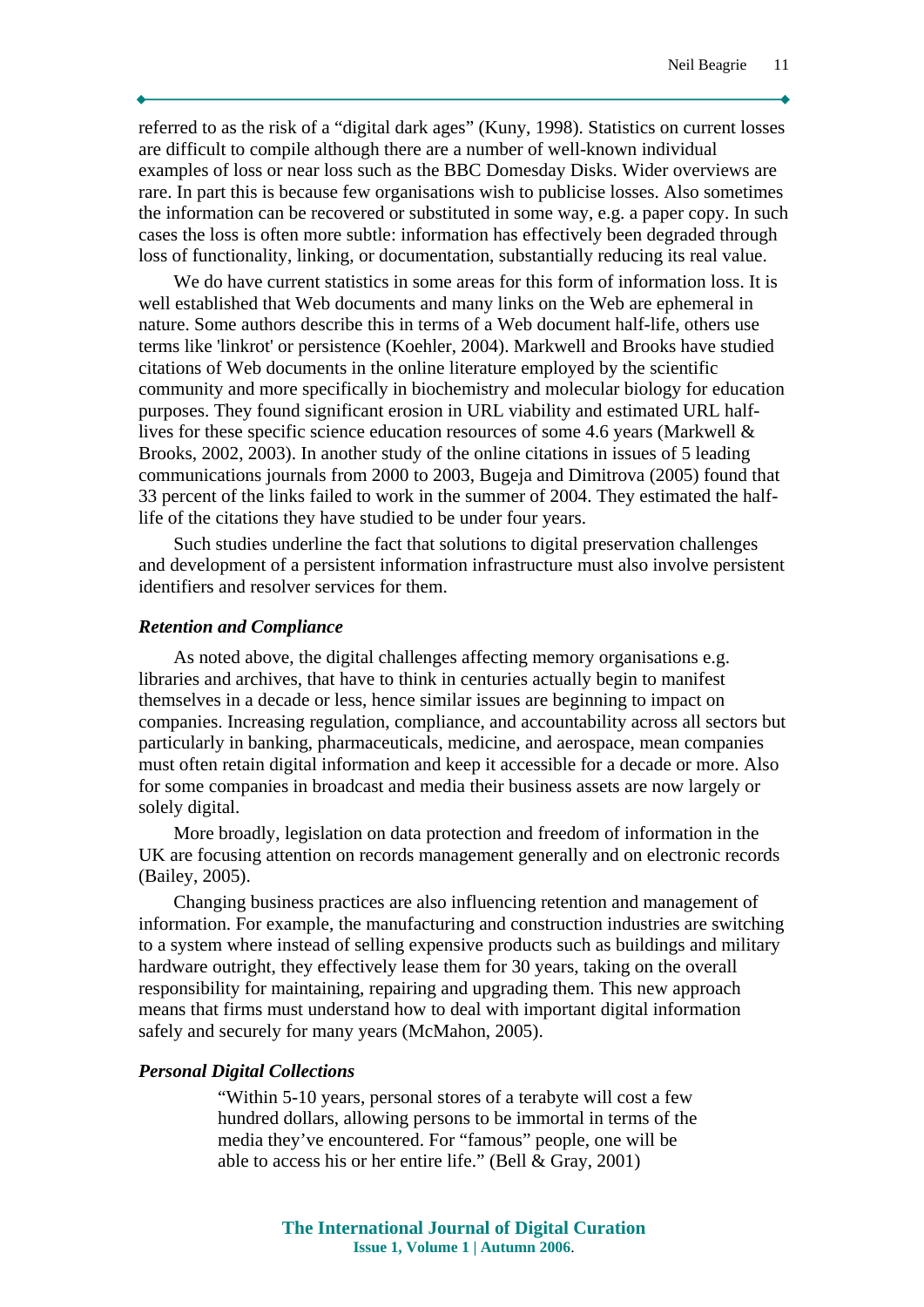Digital challenges increasingly affect not just institutions but individuals. People are capturing and storing an ever-increasing amount of digital information about or for themselves, including emails, documents, portfolios of work, digital images, and audio and video recordings (Beagrie, 2005).

This abundance of personal data and collections presents numerous challenges to individuals, including: how physically to secure such material sometimes over decades; how to protect privacy; how to organise and extract useful knowledge from this rich library of information and to use it effectively; and for material intended to be shared, how effectively to present and control access by different groups of users.

Emerging demand has seen the growth of a number of commercial services to help individuals (and often their employers) to begin to address the challenges of managing personal data on PCs. Several companies now offer online backup of digital data to a remote secure repository using synchronisation and encryption software as a safeguard against data loss. Others are offering web-hosting of selected personal data such as address books and contact details, which can then be centrally maintained and accessed from different devices.

A desire to share digital images and documents has also led to rapid growth in software for individuals to publish blogs or publish digital images captured via mobile cameras and phones. Sharing of such information may be between immediate family and friends, interest groups or open to all individuals on the Web. Services such as Nokia's Lifeblog or Flickr for sharing, categorising, and searching digital images are seeing sharp increases in their user base and provide a number of tools for individuals which are proving highly popular. These behaviours capturing and sharing various life memories have been described as "life caching".

More recently, the Internet Archive and other partners have established Ourmedia. Individuals creating video, music, photos, audio clips and other personal media can store their content for free in perpetuity on Ourmedia's servers, as long as they are willing to share their works with a global audience. Ourmedia's goal is "to expose, advance and preserve digital creativity at the grassroots level." This is the first such service to offer explicitly long-term preservation as well as hosting services for personal and community content (Ourmedia, 2005).

Although such services are in their infancy there is also a growing interest from Computing Science in these areas. In the UK "Memories for Life" was recently recognized as a Grand Challenge for Computing Science by the UK Computing Research Committee and by the UK Foresight Cognitive Systems Group and a research network has been funded (Memories for Life, 2005). Opportunities for interdisciplinary research into memory are being created, between the life sciences, social sciences and physical sciences. The Memories for Life research network provides a broad inter-disciplinary arena where the scientific, social and technological aspects of personal and collective memory including digital memory and its preservation and transmission can be explored and reviewed (O'Hara et al., 2006).

Awareness of the curation issues that may surround personal digital collections and information is by no means widespread, but it is an area which seems very likely to grow and have increasing impact in years to come.

## **Conclusions**

In conclusion, digital curation has implications for many different sectors as they move from paper to digital environments. For society and individuals, it can be argued that digital knowledge if it is to be useful and useable must be continuously updated,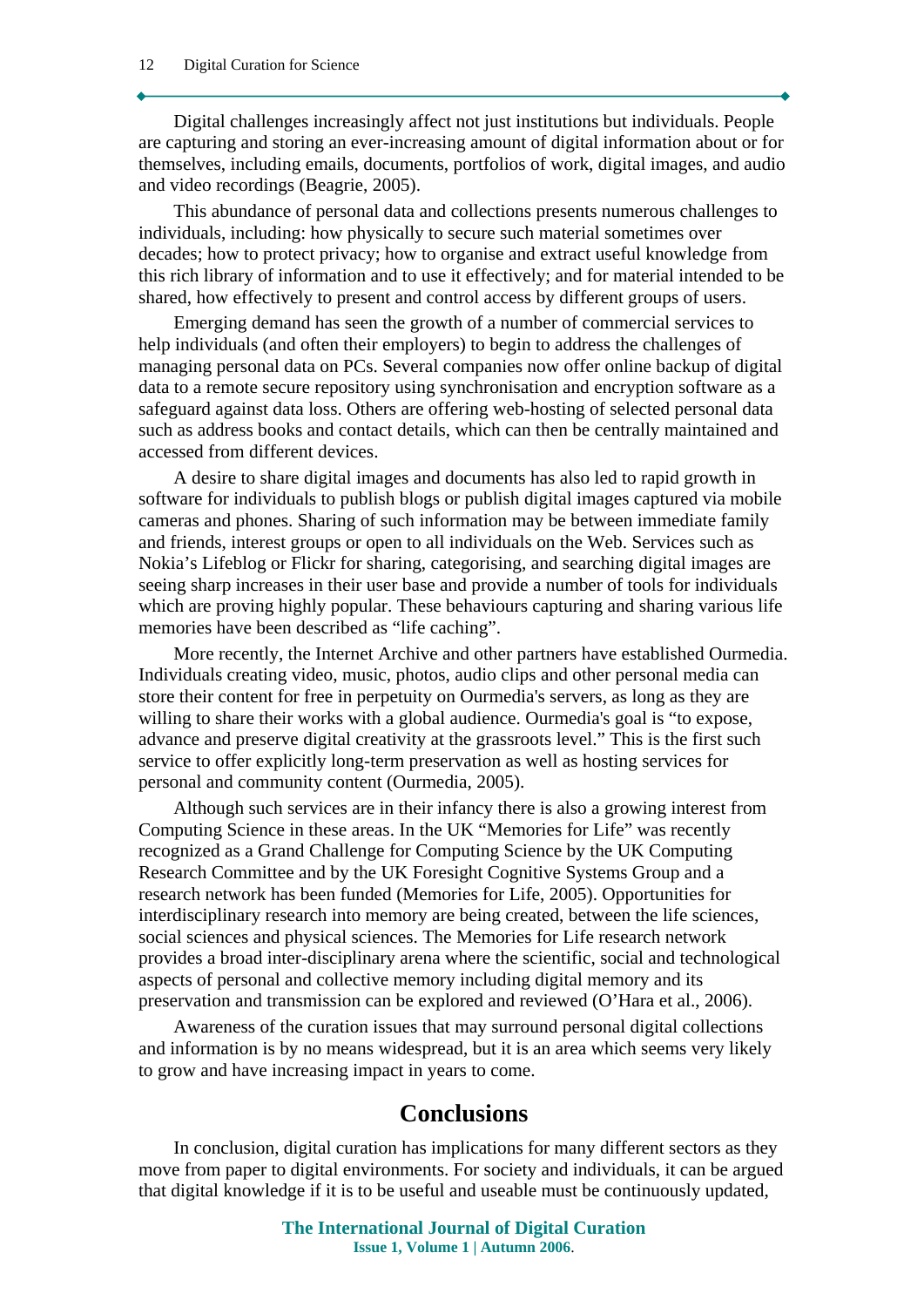maintained, and accessed. The emerging field of digital curation is central to this process.

Significant effort needs to be put into developing persistent information infrastructures for digital materials and into developing the digital curation skills of researchers and information professionals. Without this, current investment in digitisation and digital content will only secure short-term rather than lasting benefits.

### **Acknowledgements**

I would like to thank Maggie Jones, Philip Lord, and Helen Hockx-yu for reading and commenting on an earlier version of this paper.

### **References**

- Atkins, Daniel E., et al. (2003). *Revolutionizing science and engineering through cyberinfrastructure:* Report of the National Science Foundation Blue-Ribbon Advisory Panel on Cyberinfrastructure. Retrieved July 15, 2005 from Alliance for Community Technology Web site: http://www.communitytechnology.org/nsf\_ci\_report/
- Bailey, S. (2005). Assessing the impact of the Freedom of Information Act on the FE and HE sectors. *Ariadne*, *42*. Retrieved June 2, 2006 from: http://www.ariadne.ac.uk/issue42/bailey/
- Beagrie, N., & Greenstein, D. (1998). *A strategic policy framework for creating and preserving digital collections*. British Library Research and Innovation Report 107. London: British Library. Retrieved from UKOLN Web site July 15, 2005 from:

http://www.ukoln.ac.uk/services/elib/papers/supporting/pdf/framework.pdf

- Beagrie, N., & Pothen, P. (2001). The digital curation: Digital archives, libraries and escience seminar. *Ariadne, 30.* Retrieved July 15, 2005 from: http://www.ariadne.ac.uk/issue30/digital-curation/
- Beagrie, N., & Jones, M. (2001). *Preservation management of digital materials: a handbook*. London: British Library.
- Beagrie, N. (2004). The continuing access and digital preservation strategy for the UK Joint Information Systems Committee (JISC). *D-Lib Magazine, 10* (7/8). Retrieved July 15, 2005 from:

http://www.dlib.org/dlib/july04/beagrie/07beagrie.html

- Beagrie, N. (2005). Plenty of room at the bottom? Personal digital libraries and collections. *D-Lib Magazine, 11*(6). Retrieved July 15, 2005 from: http://www.dlib.org/dlib/june05/beagrie/06beagrie.html
- Bell, G., & Gray, J. (2001). Digital immortality. *Communications of the ACM*, *44,*(3), 29-31. Retrieved July 19, 2005 from: http://research.microsoft.com/~gbell/CACM\_Digital\_Immortality.pdf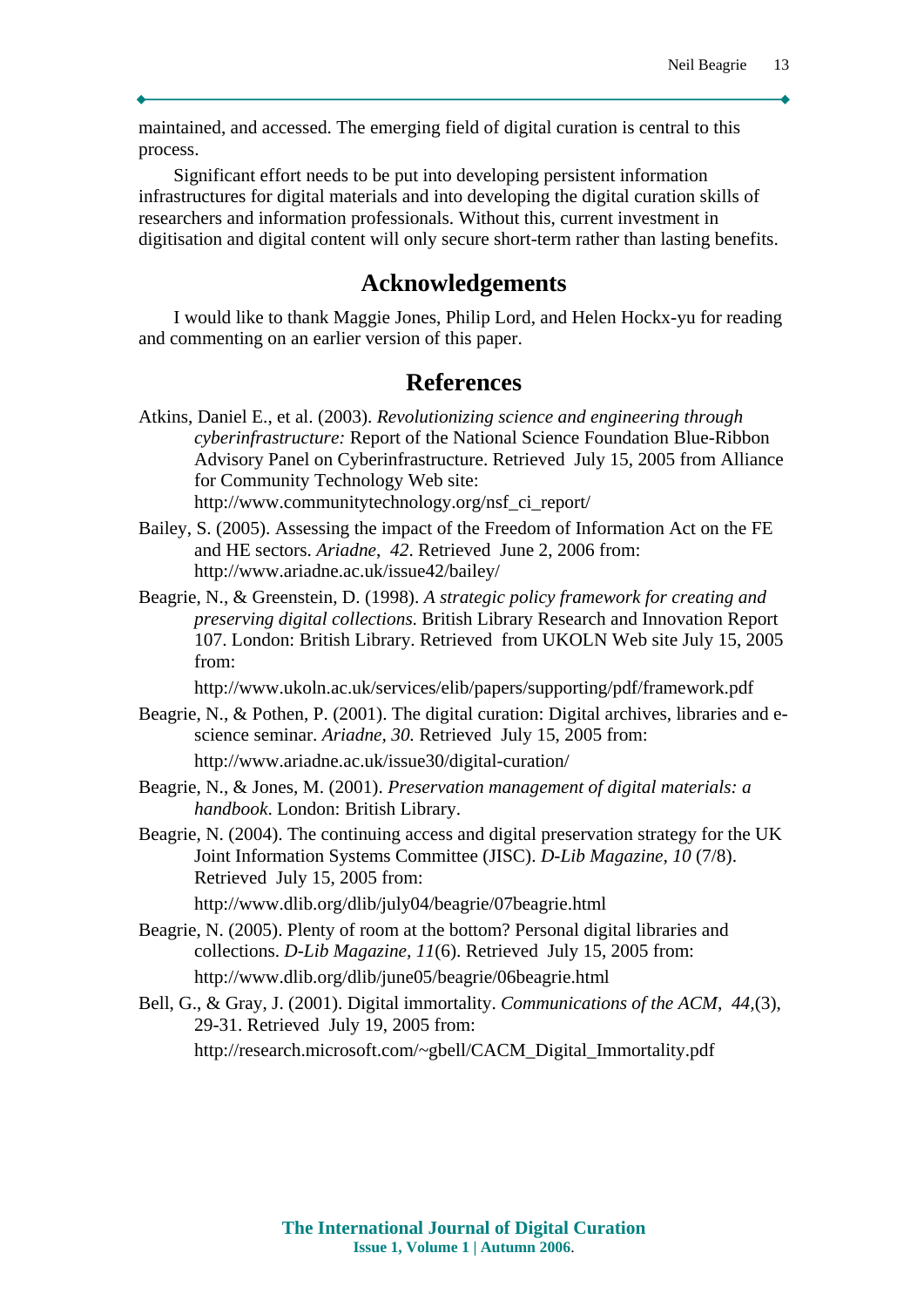- British Library. (2005). British Library predicts 'switch to digital by 2020'. Press release. 2005, June 29. Retrieved July 15, 2005 from: http://www.bl.uk/news/2005/pressrelease20050629.html
- Bugeja, M., & Dimitrova, D. (2005). *Half-life of Internet footnotes*. Retrieved July 15, 2005 from:

http://www.halfnotes.org/

- CERN. (2005). *LHC computing grid*. Retrieved July 15, 2005 from: http://lcg.web.cern.ch/LCG/
- Digital Preservation Coalition (DPC). (2006). *Mind the gap: assessing digital preservation needs in the UK*. York: Digital Preservation Coalition. Retrieved June 2, 2006 from:

http://www.dpconline.org/docs/reports/uknamindthegap.pdf

Electronic Publishing Services. (2002). *The impact of the extension of legal deposit to non-print publications: Assessment of cost and other quantifiable impacts*. Study report. Retrieved July 15, 2005 from Association of Learned and Professional Society Publishers Web site:

http://www.alpsp.org/2004pdfs/LegalDepositofNon-PrintPublications.pdf

- Feeney, M. (Ed.). (1999). *Digital culture: Maximizing the nation's investment a synthesis of JISC/NPO studies on the preservation of electronic materials*. London: National Preservation Office.
- Fleet, C. (1999). Ordnance Survey digital data in UK legal deposit libraries. *LIBER Quarterly*, *the journal of European research libraries, 9* (2). Retrieved July 15, 2005 from:

http://liber-maps.kb.nl/articles/fleet11.htm

- Giaretta, D. (2005). *DCC approach to digital curation*, *version 1.23*, 2005, May 28. Retrieved July 15, 2005 from: http://dev.dcc.rl.ac.uk/twiki/bin/view/Main/DCCApproachToCuration
- Gray, J., Szalay A. S., Thakar, A. R., Stoughton, C., & vandenBerg, J. (2002). *Online scientific data curation, publication, and archiving.* Microsoft Research Technical Report MSR-TR-2002-74. Retrieved July 15, 2005 from: http://research.microsoft.com/research/pubs/view.aspx?msr\_tr\_id=MSR-TR-2002-74
- Hey, T., & Trefethen, A. (2003). The data deluge: an e-science perspective. In F. Berman, G. Fox, & A.J.G. Hey (Eds.), *Grid computing: Making the global infrastructure a reality.* New York: John Wiley and Sons. Retrieved July 15, 2005 from:

http://www.ecs.soton.ac.uk/~ajgh/DataDeluge(final).pdf

- International Council for Science. (2004). *ICSU Report of the CSPR Assessment Panel on Scientific Data and Information*. Retrieved July 15, 2005 from: http://www.icsu.org/Gestion/img/ICSU\_DOC\_DOWNLOAD/551\_DD\_FILE\_ PAA\_Data\_and\_Information.pdf
- Joint Information Systems Committee. (2003). *JISC Circular 6/03 (revised): An invitation for expressions of interest to establish a new Digital Curation Centre for research into and support of the curation and preservation of digital data and publications*. Retrieved December 15, 2005 from:

http://www.jisc.ac.uk/uploaded\_documents/6-03%20Circular.doc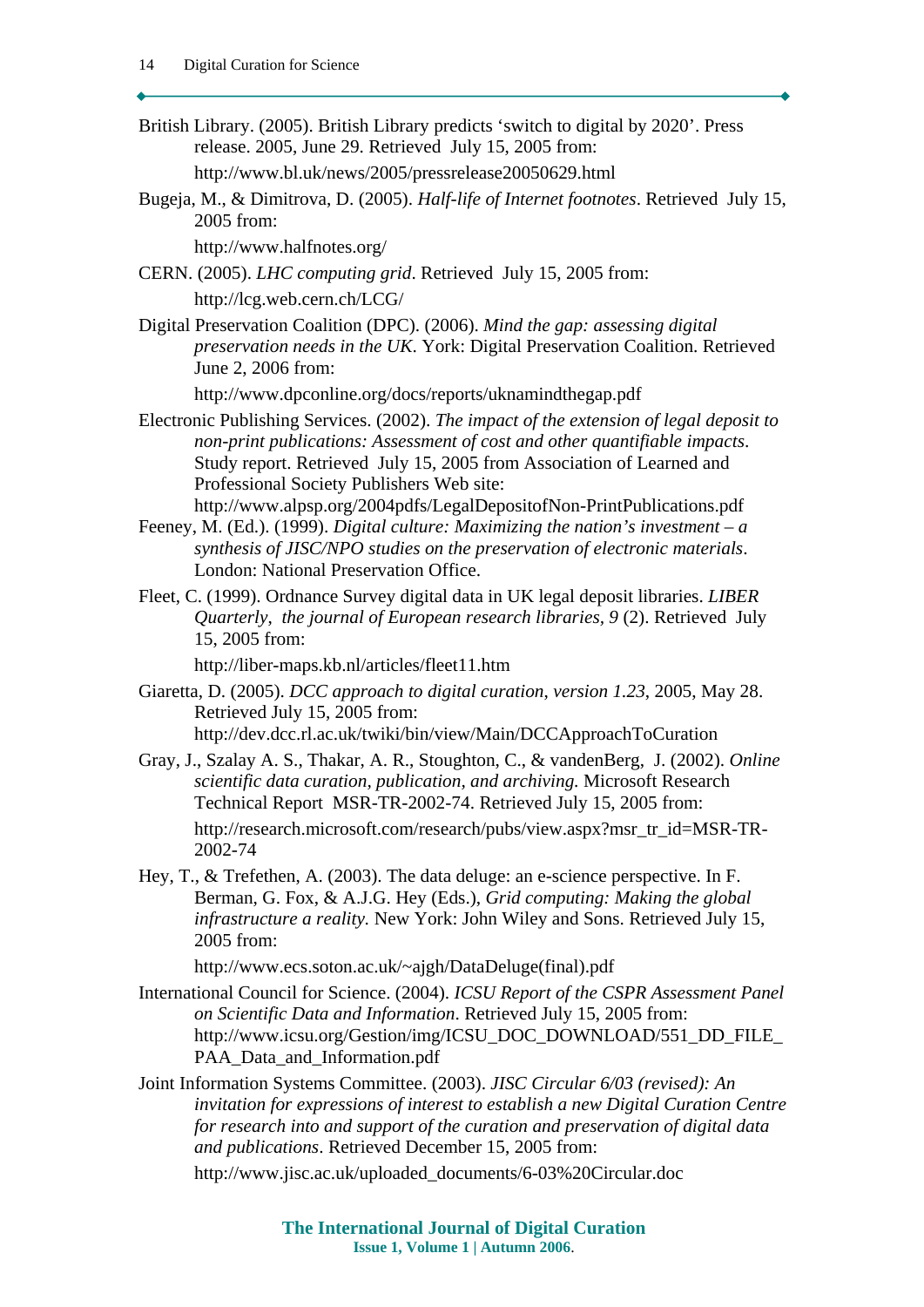Kerr P., Reddington, F., & Wilkinson, M. (2005). Digital curation: where do we go from here? *Ariadne, 45*. Retrieved June 2, 2006 from:

http://www.ariadne.ac.uk/issue45/dcc-1st-rpt/.

- Koehler, W., (2004). A longitudinal study of Web pages continued: a report after six years. *Information Research, 9*(2), paper 174. Retrieved 15 December from: http://InformationR.net/ir/9-2/paper174.html
- Kuny, T. (1998). The digital dark ages? Challenges in the preservation of electronic information. *International Preservation News, 17*. Retrieved December 15, 2005 from: http://www.ifla.org/IV/ifla63/63kuny1.pdf
- Lievesley, D., & Jones, S. (1998). *An investigation into the digital preservation needs of universities and research funders:* a JISC/NPO Study within the Electronic Libraries (eLib) Programme on the Preservation of Electronic Materials. London: LITC South Bank University. Retrieved June 2 , 2006 from: http://www.ukoln.ac.uk/services/papers/bl/blri109/datrep.html.
- Lord, P., & Macdonald, A. (2003a). *Digital Data Curation Task Force*. Report of the Task Force Strategy Discussion Day Tuesday, 26th November 2002 Centre Point, London WC1. Retrieved July 15, 2005 from: http://www.jisc.ac.uk/uploaded\_documents/CurationTaskForceFinal1.pdf
- Lord, P., & Macdonald, A. (2003b). *e-Science curation report: Data curation for escience in the UK – an audit to establish requirements for future curation and provision.* Report prepared for the JISC Support of Research Committee (JCSR). Retrieved July 15, 2005 from: http://www.jisc.ac.uk/uploaded\_documents/e-ScienceReportFinal.pdf
- Lyman, P., & Varian, H. R. (2003). *How much information? 2003*. Retrieved July 15, 2005 from University of California at Berkeley, School of Information Management and Systems Web site:

http://www.sims.berkeley.edu/how-much-info-2003

McMahon, C. (2005). *Immortal information, Engineering Grand Challenge Project*. Presentation to the DCC International Conference 2005. Retrieved December 15, 2005 from DCC Web site:

http://www.dcc.ac.uk/docs/dcc-2005/c-mcmahon-dcc-2005.ppt

- Markwell, J., & Brooks, D. W. (2002). Broken links: the ephemeral nature of educational WWW hyperlinks. *Journal of Science Education and Technology, 11*(2), 105-108.
- Markwell, J., & Brooks, D. W. (2003). 'Link rot' limits the usefulness of Web-based educational materials in biochemistry and molecular biology. *Biochemistry and Molecular Biology Education, 31*(1), 69-72.
- Memories for Life. (2005). Retrieved December 15, 2005 from: http://www.memoriesforlife.org/
- Messerschmitt, D. (2003). Opportunities for research libraries in the NSF Cyberinfrastructure Program. *ARL Bimonthly Report, 229*. Retrieved July 15, 2005 from:

http://www.arl.org/newsltr/229/cyber.html

National Science Board. (2005). *Long-lived digital data collections: Enabling research and education in the 21st century*. Pre-publication Draft Approved by the National Science Board, May 26, 2005. Retrieved July 15, 2005 from: http://www.nsf.gov/nsb/documents/2005/LLDDC\_report.pdf